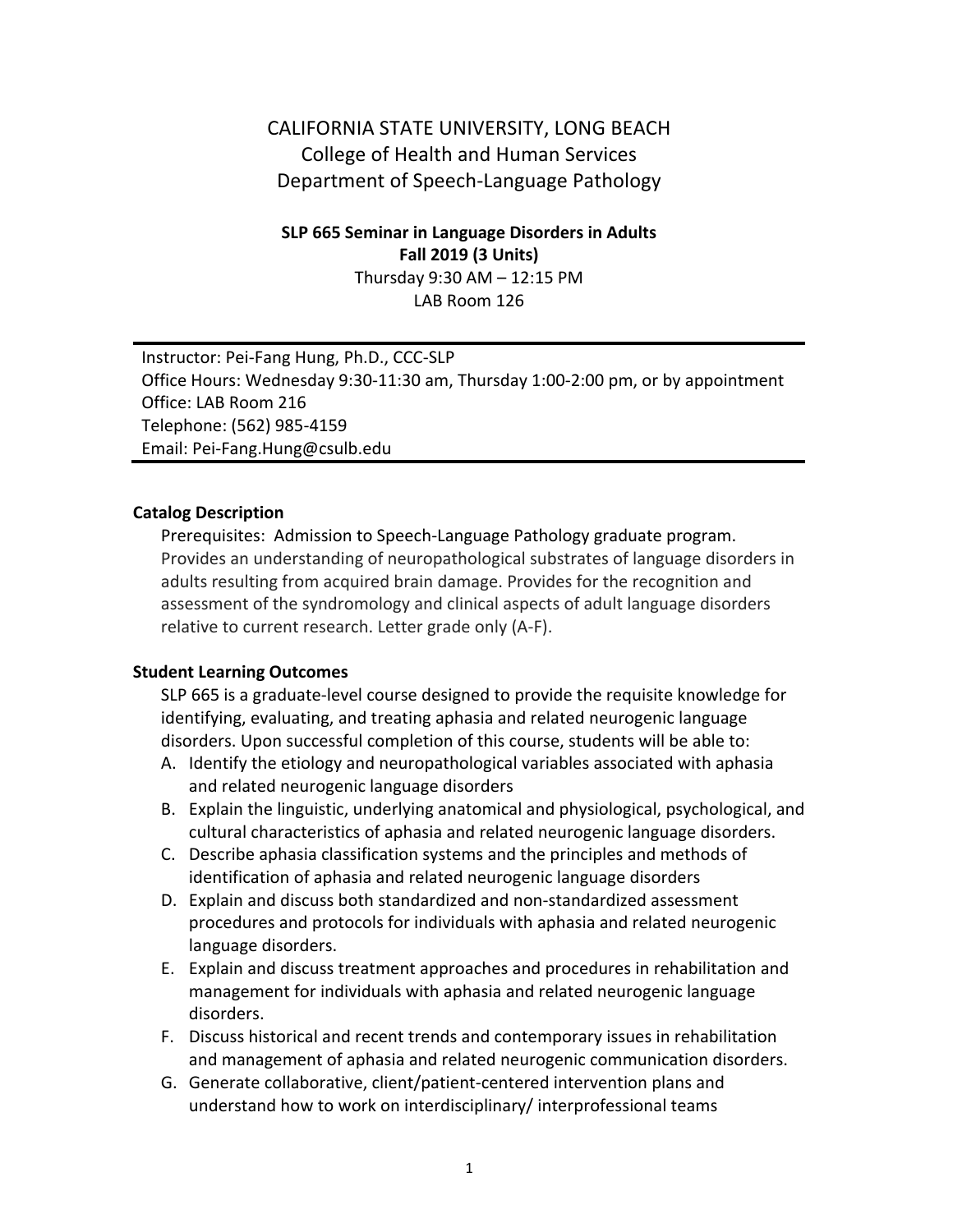- H. Discuss the benefits and limitations of using telepractice in management of aphasia and related neurogenic communication disorders
- I. Discuss how cultural and linguistic variables may influence the clinical decisionmaking processes in rehabilitation and management for aphasia and related neurogenic communication disorders.
- J. Access and evaluate information sources and research evidence to support decisions on assessment and intervention of aphasia and related neurogenic language disorders

### **Certification Standards**

Satisfactory completion of SLP 665 is intended to assist students in meeting the following knowledge and skill sections of the American Speech-Language-Hearing Association (ASHA) Standards for the Certificate of Clinical Competence in Speech-Language Pathology, effective January  $1<sup>st</sup>$ , 2020. Upon completion, students will meet all of the following standards for ASHA certification as a speech-language pathologist, California licensing requirements for speech-language pathologist, and the requirements of California Commission on Teaching Credentialing for Speech-Language Pathology Services Credential.

- *Standard IV-C*: The applicant must have demonstrated knowledge of communication and swallowing disorders and differences
- *Standard IV-D*: The applicant must have demonstrated current knowledge of the principles and methods of prevention, assessment, and intervention for people with communication and swallowing disorders.
- *Standard IV-F*: The applicant must have demonstrated knowledge of processes used in research and of the integration of research principles into evidence-based clinical practice.
- *Standard IV-G*: The applicant must have demonstrated knowledge of contemporary professional issues.

|                                              | <b>Exams</b> | <b>Case Studies</b> | Oral                | <b>Simulation</b> | In-Class          |
|----------------------------------------------|--------------|---------------------|---------------------|-------------------|-------------------|
|                                              |              |                     | <b>Presentation</b> | <b>Assignment</b> | <b>Discussion</b> |
| 3.1.1B Professional Practice Competencies    |              |                     |                     |                   |                   |
| Accountability                               | x            | x                   |                     | x                 | x                 |
| • Understand the various models of           |              |                     |                     |                   |                   |
| delivery of speech-language services         |              |                     |                     |                   |                   |
| <b>Effective Communication Skills</b>        | x            | x                   | x                   | х                 | x                 |
| • Use all forms of expressive                |              |                     |                     |                   |                   |
| communication                                |              |                     |                     |                   |                   |
| <b>Clinical Reasoning</b>                    |              | x                   |                     | x                 | x                 |
| • Use valid scientific and clinical evidence |              |                     |                     |                   |                   |
| in decision-making regarding assessment      |              |                     |                     |                   |                   |
| and intervention                             |              |                     |                     |                   |                   |
| <b>Evidence-Based Practice</b>               | x            | x                   | x                   | x                 | x                 |
| • Critically evaluate information sources    |              |                     |                     |                   |                   |
| and applies that information to              |              |                     |                     |                   |                   |
| appropriate populations                      |              |                     |                     |                   |                   |
| • Integrate evidence in provision of SLP     |              |                     |                     |                   |                   |

#### **CAA Standard 3.0B Curriculum in Speech-Language Pathology**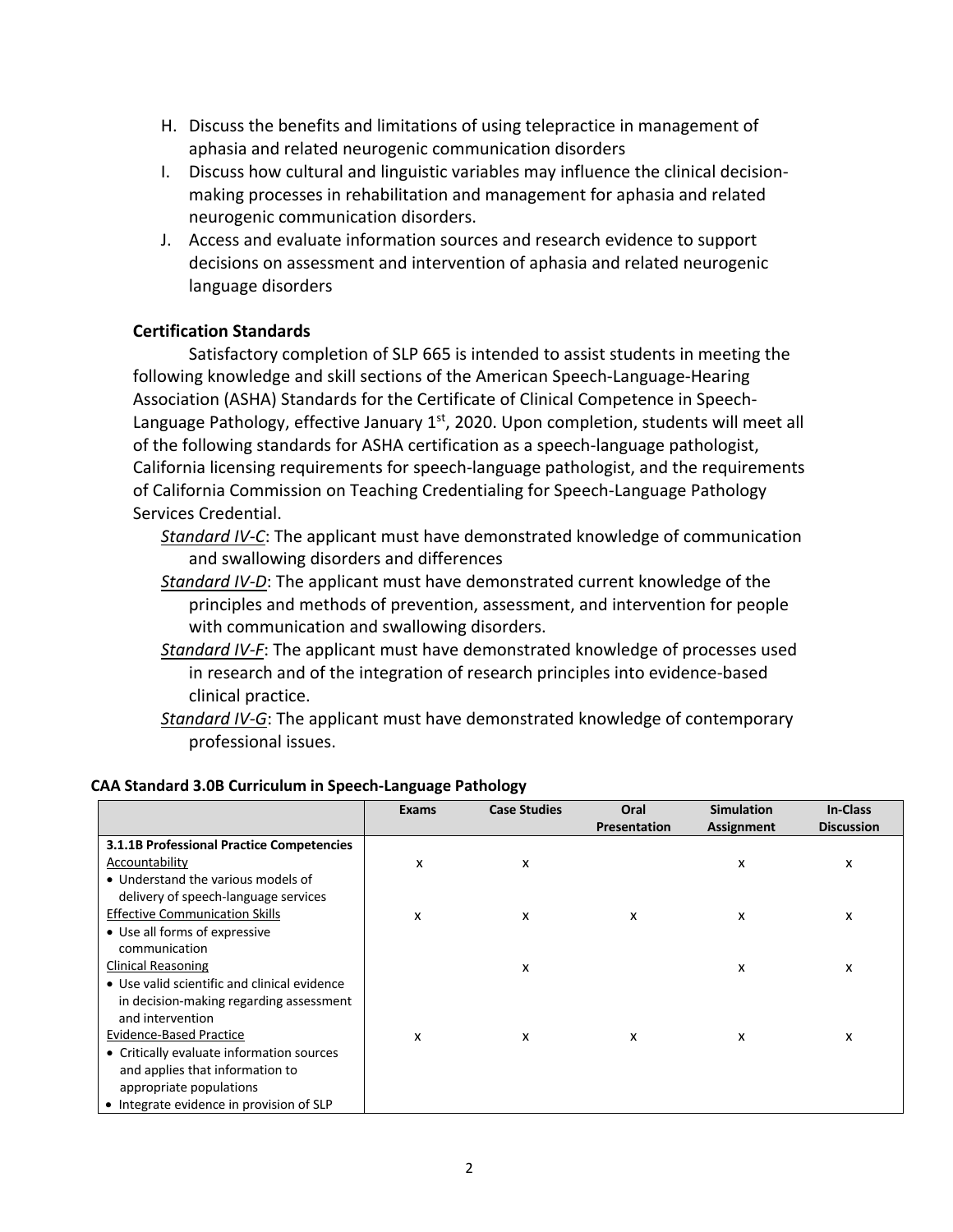|                                             | <b>Exams</b>              | <b>Case Studies</b> | Oral                | <b>Simulation</b> | In-Class                  |
|---------------------------------------------|---------------------------|---------------------|---------------------|-------------------|---------------------------|
|                                             |                           |                     | <b>Presentation</b> | <b>Assignment</b> | <b>Discussion</b>         |
| services                                    |                           |                     |                     |                   |                           |
| <b>Cultural Competence</b>                  | $\boldsymbol{\mathsf{x}}$ | X                   | x                   | x                 | X                         |
| • Understand the impact of the cultural     |                           |                     |                     |                   |                           |
| and linguistic variables of the individuals |                           |                     |                     |                   |                           |
| served on delivery of care.                 |                           |                     |                     |                   |                           |
| Professional Duty                           |                           | X                   |                     | X                 | $\boldsymbol{\mathsf{x}}$ |
| • Understand the roles and importance of    |                           |                     |                     |                   |                           |
| interdisciplinary/interprofessional         |                           |                     |                     |                   |                           |
| assessment and intervention                 |                           |                     |                     |                   |                           |
| 3.1.2B Foundations of Speech-Language       | x                         | X                   |                     | x                 | X                         |
| <b>Pathology Practice</b>                   |                           |                     |                     |                   |                           |
| 3.1.3B Identification and Prevention of     | $\mathsf{x}$              | X                   |                     | x                 | x                         |
| Speech, Language, and Swallowing            |                           |                     |                     |                   |                           |
| <b>Disorders and Differences</b>            |                           |                     |                     |                   |                           |
| 3.1.4B Evaluation of Speech, Language,      | $\boldsymbol{\mathsf{x}}$ | X                   |                     | x                 | X                         |
| and Swallowing Disorders and Differences    |                           |                     |                     |                   |                           |
| 3.1.5B Intervention to Minimize the         | X                         | X                   | X                   | x                 | X                         |
| <b>Effects of Changes in the Speech,</b>    |                           |                     |                     |                   |                           |
| Language, and Swallowing Mechanisms         |                           |                     |                     |                   |                           |
| 3.1.6B General Knowledge and Skills         |                           |                     |                     |                   |                           |
| <b>Applicable to Professional Practice</b>  |                           |                     |                     |                   |                           |
| • Engagement in contemporary                |                           | X                   |                     | x                 | x                         |
| professional issues and advocacy            |                           |                     |                     |                   |                           |

For detailed information, please visit

- ASHA 2020 Standards for the Certificate of Clinical Competence in Speech-Language Pathology: https://www.asha.org/Certification/2020-SLP-Certification-Standards/#4
- CAA 2017 Standards for Accreditation: https://caa.asha.org/wp-content/uploads/Accreditation-Standards-Documentation-Guidance.pdf
- California Commission on Teacher Credentialing: https://www.ctc.ca.gov

### **Text and Required Readings**

#### *Required Text*

Papathanasiou, I & Coppens, P. (2017). *Aphasia and related neurogenic* 

*communication disorders*. (2nd ed.). Burlington, MA: Jones & Bartlett.

#### *Optional Text*

Helm-Estabrooks, N., Albert, M., & Nicholas, M. (2013). *Manual of Aphasia and Aphasia Therapy*. (3rd ed.). Austin, TX: Pro-Ed.

### *Supplemental Reading*

Will be posted on BeachBoard. See schedule and references. In addition, please note that this course will be covering a large quantity of information in a short amount of time. *All content within the reading sources is the responsibility of the student. In class discussions will cover a portion of these readings but will not detail every source at length. Students will be expected to demonstrate mastery of ALL sources. Please read diligently and make every effort to ask questions and clarify information not understood within the readings.*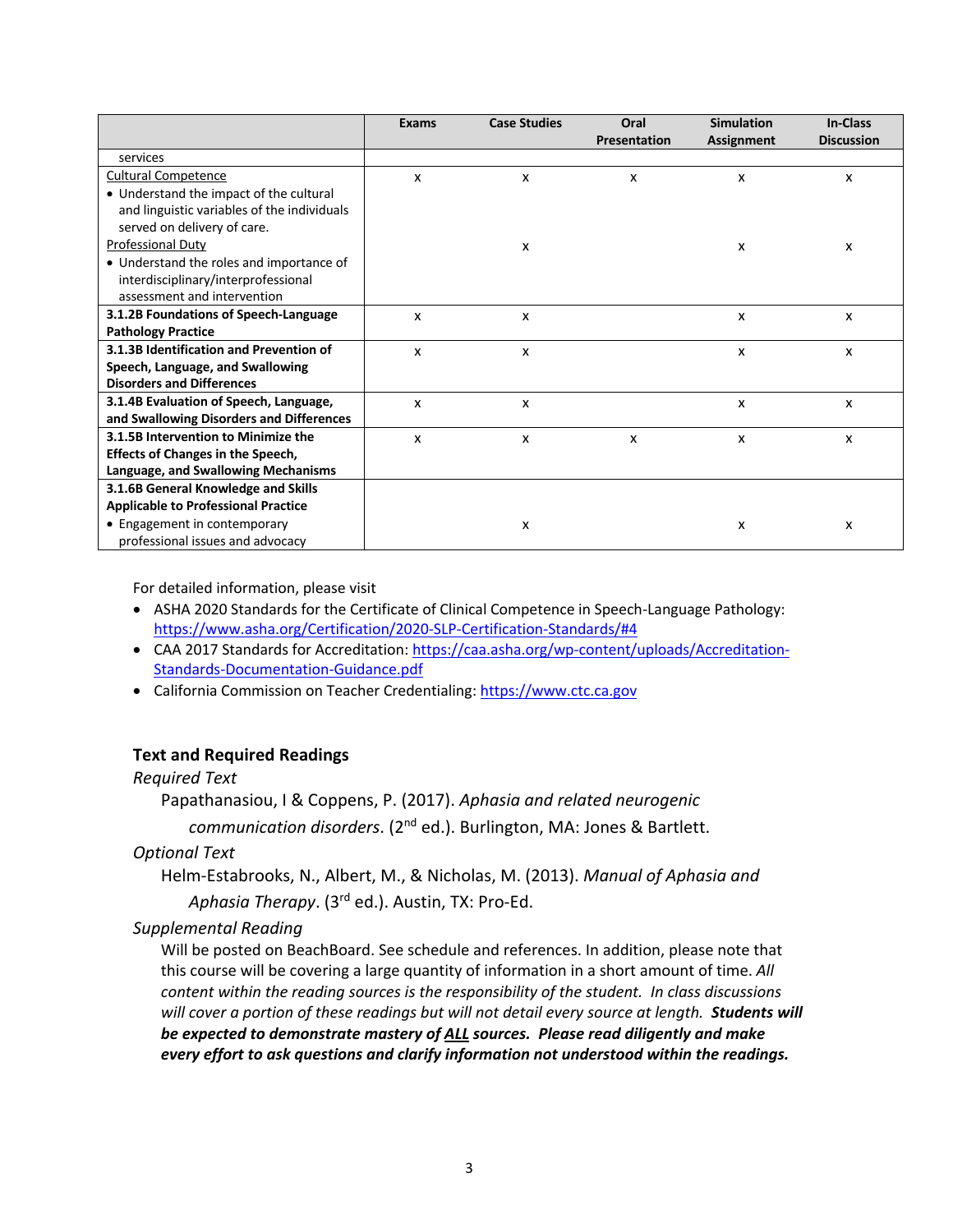#### **Lecture Notes**

The instructor may provide lecture notes for lecture topics. However, the lecture notes do not represent all course content. The student is responsible for all assigned readings, projects, and in-class discussions/activities.

#### **Course Outline/Schedule**

*\*This course schedule/outline is tentative. The instructor reserves the right to change/modify it f deemed appropriate.*

| <b>Date</b>           | Topic(s)                                                                                                                                 | <b>Required Reading</b>                                                        | <b>Exams/Assignments</b>                                                |
|-----------------------|------------------------------------------------------------------------------------------------------------------------------------------|--------------------------------------------------------------------------------|-------------------------------------------------------------------------|
| Week 1<br>08/29/2019  | • Introduction and course<br>requirements<br>• Review neurological foundation of<br>language processing                                  | • Papathanasiou & Coppens<br>(P&C) Chapter 3 P.37-47                           | Note: Please review<br>the related<br>undergraduate course<br>material. |
| Week 2<br>09/05/2019  | " Neural basis of aphasia and<br>medical aspects of stroke<br>rehabilitation                                                             | • P & C Ch 3 P.47-60                                                           |                                                                         |
| Week 3<br>09/12/2019  | • Characteristics of aphasia<br>• Diagnosis and classification of<br>aphasia                                                             | · Helm-Estabrooks, Albert<br>& Nicholas (H & A) Ch 3                           |                                                                         |
| Week 4<br>09/19/2019  | • Plasticity and recovery in aphasia<br>• Formal assessment of aphasia                                                                   | $\bullet$ P & C Ch 4<br>• P & C Ch 5 P.81-91                                   | Exam I                                                                  |
| Week 5<br>09/26/2019  | • Informal assessment of aphasia                                                                                                         | • P & C Ch 5 P.91-103<br>$\bullet$ P &C Ch 7                                   |                                                                         |
| Week 6<br>10/03/2019  | • Introduction of aphasia therapy<br>• Therapy for improving auditory<br>comprehension                                                   | $\bullet$ P & C Ch 6<br>$\bullet$ P & C Ch 8                                   |                                                                         |
| Week 7<br>10/10/2019  | • Treatment of aphasic anomia<br>• Therapy for improving verbal<br>expression                                                            | $\bullet$ P & C Ch 9<br>• Szaflarski et al (2008)<br>• Hung & Ostergren (2019) | <b>Assignment #1 Due</b>                                                |
| Week 8<br>10/17/2019  | • Therapy for improving sentence<br>processing in aphasia                                                                                | • P & C Ch 12<br>• H & A Ch 20<br>· Edmonds, et al (2014)                      |                                                                         |
| Week 9<br>10/24/2019  | • Therapy for acquired alexia and<br>agraphia                                                                                            | • P & C Ch 10 & 11                                                             | Exam II                                                                 |
| Week 10<br>10/31/2019 | • Therapy for improving nonverbal<br>expression<br>• Group Therapy and Promoting<br><b>Aphasic Communication</b><br>Effectiveness (PACE) | · Davis, G. (2005)<br>• Purdy & Wallace (2016)                                 |                                                                         |
| Week 11<br>11/07/2019 | • Living with aphasia and Life<br>Participation Approach to Aphasia<br>• Telepractice and aphasia<br>treatment                           | • P & C Ch 13 & 15<br>• Hux, et al (2010)<br>• Hall, et al (2014)              | <b>Assignment #2 Due</b>                                                |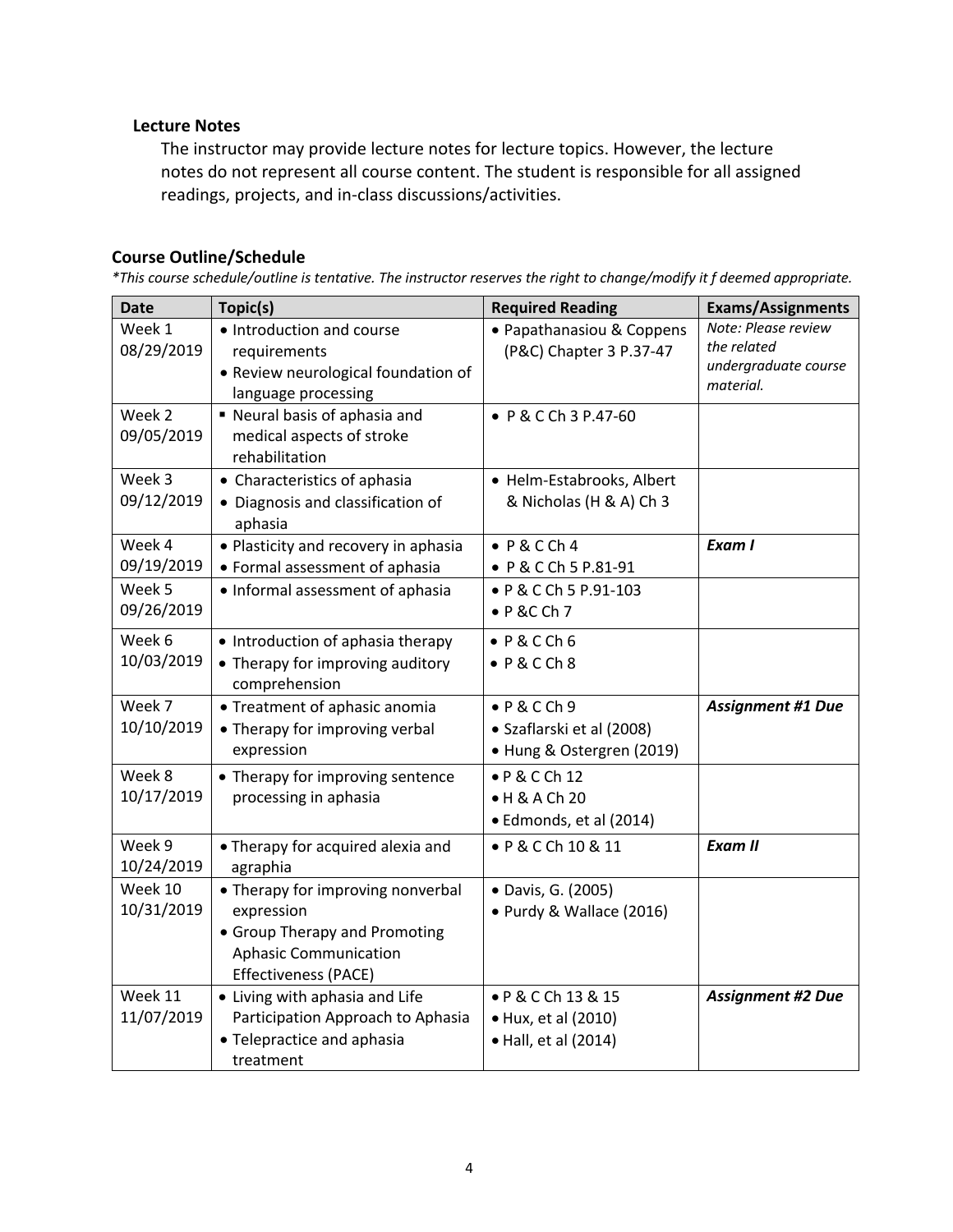| <b>Date</b>           | Topic(s)                                                       | <b>Required Reading</b>                          | <b>Exams/Assignments</b> |
|-----------------------|----------------------------------------------------------------|--------------------------------------------------|--------------------------|
| Week 12               | • Assessment and treatment                                     | $\bullet$ P & C Ch 16                            |                          |
| 11/14/2019            | considerations in bilingual<br>individuals with aphasia        | • Murray, L. (2015)                              |                          |
| Week 13               | Simucase                                                       | • Worrall, et al. (2010)                         | <b>Simulation</b>        |
| 11/21/2019            |                                                                |                                                  | <b>Assignment Due</b>    |
| Week 14<br>11/28/2019 | Thanksgiving Holiday- No Class                                 |                                                  |                          |
| Week 15<br>12/05/2019 | • Management of other related<br>neurogenic language disorders | $\bullet$ P & C Ch 20<br>• Harris, et al. (2013) | Exam III                 |
|                       |                                                                |                                                  |                          |

*Final Exam (Group Presentation)* 12/12/2019 (Thursday) 2:45 PM - 4:45PM

### **Methods of Presentation**

- A. Lecture
- B. Discussion
- C. Case Studies
- D. Audio/Video Presentations

### **Course Requirements**

- 1. Exams I, II, and III
	- 60 points for each exam. 180 points total*.*
	- Format: Fill-in-the-blank, short-answer, and essay questions
- 2. Assignment #1 (Case Study 1)
	- 30 Points*.* Individual project
	- An outline of requirements will be distributed and discussed in class.
- 3. Assignment #2 (Case Study 2)
	- 30 Points*.* Individual project
	- An outline of requirements will be distributed and discussed in class.
- 4. Oral Presentation
	- 30 Points. Group project
	- An outline of requirements will be distributed and discussed in class.
- 5. Simulation Assignment
	- 20 Points*.* Individual project
	- An outline of requirements will be distributed and discussed in class.
- 6. Attendance and Participation
	- 10 Points total
	- *One* point will be deducted from the final total points for EACH missing class.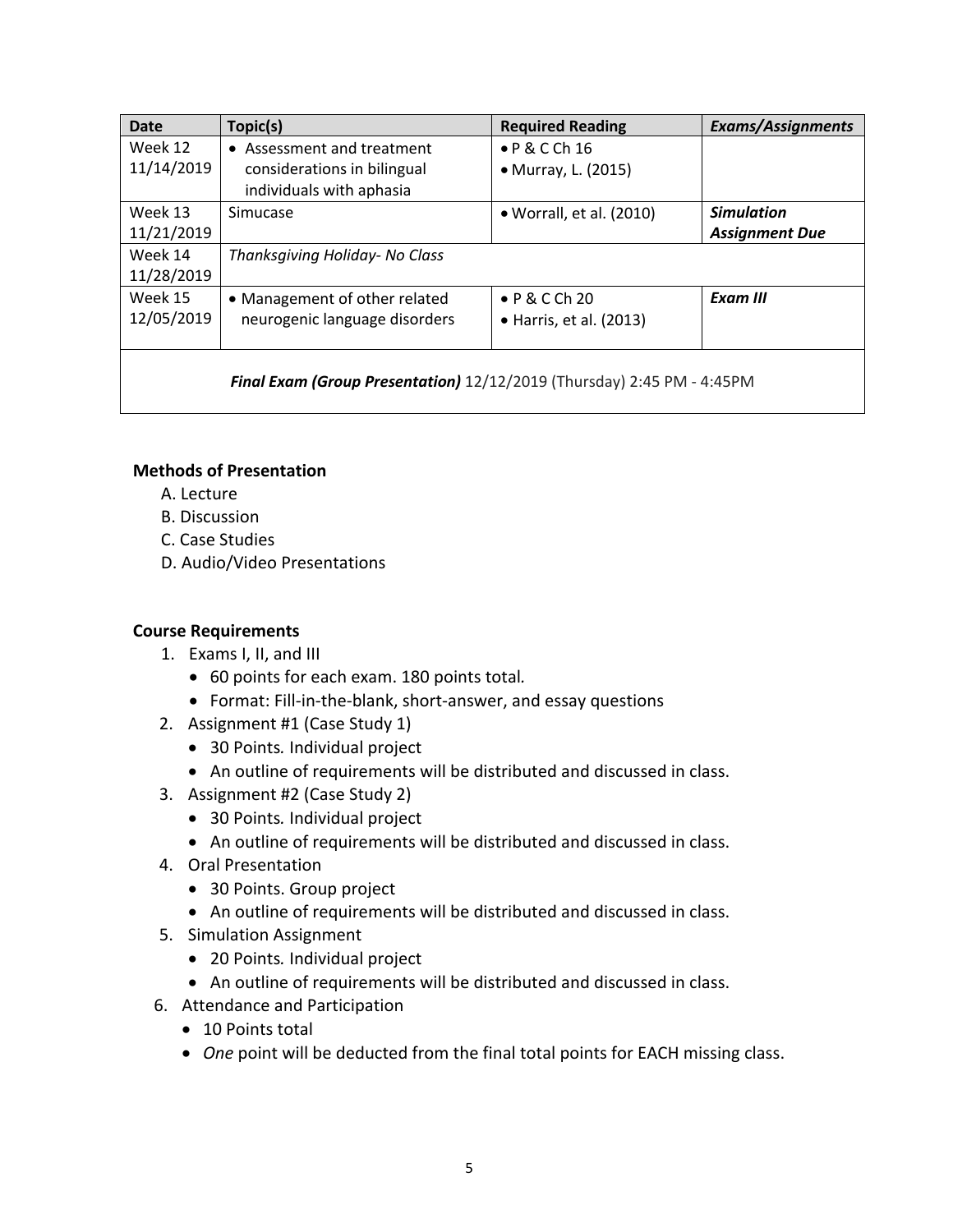#### **Methods of Evaluation for Grading**

| <b>Assessment Description</b>     | <b>Student Learning</b><br>Outcome (SLO) | % of Course Grade |  |
|-----------------------------------|------------------------------------------|-------------------|--|
| Exam $1(60)$                      | SLO A-E, H-I                             | 20 %              |  |
| Exam II $(60)$                    | SLO A-E, H-I                             | 20 %              |  |
| Exam III $(60)$                   | SLO A-E, H-I                             | 20 %              |  |
| Case Study 1- Assessment (30)     | SLO A-D, F-G                             | 10 %              |  |
| Case Study 2-Treatment (30)       | SLO A-G                                  | 10 %              |  |
| Oral Presentation (30)            | SLO A-J                                  | 10 %              |  |
| Simulation Assignment (20)        | SLO A-J                                  | 6.67%             |  |
| Attendance and participation (10) | SLO A-J                                  | 3.33%             |  |

*Total = 300 points* 

Grades are distributed as follows (total points for this course is 300 points):

| 90-100%<br>(270 points and above)        |       | = A Performance at the highest level showing<br>sustained excellence.           |
|------------------------------------------|-------|---------------------------------------------------------------------------------|
| 80-89%<br>(240-269.9 points)             | $=$ B | Performance at high level showing consistent and<br>effective achievement.      |
| 70-79%<br>$(210 - 239.9 \text{ points})$ |       | = C Performance at an adequate level meeting basic<br>requirements.             |
| 60-69%<br>$(180 - 209.9 \text{ points})$ |       | $=$ D Performance is less than adequate meeting<br>minimum course requirements. |
| Below 60%<br>(Less than 180 points)      | $=$ F | Performance in which minimal course<br>requirements have not been met.          |

*The instructor reserves the right to adjust the above percentages (either up or down) or to utilize a curve distribution for grade assignment, in order to most accurately reflect student performance, consistent with the University's definitions for grade assignment, as discussed in University Course Catalog, under General Regulations and Procedures: Grades and Grading Procedures.*

### **Attendance Policies**

*Attendance is mandatory for this course*. One point will be deducted from the final total points for EACH missing class. Students are expected to attend all scheduled class meetings, including scheduled examinations. Non-university-excused absences or university-excused absences without valid and official documents are not acceptable and will further affect your final grade.

Students may have a valid reason to miss a class. When any of the following reasons directly conflict with class meeting times, students are responsible for informing faculty members, of the reason for the absence and for arranging to make up missed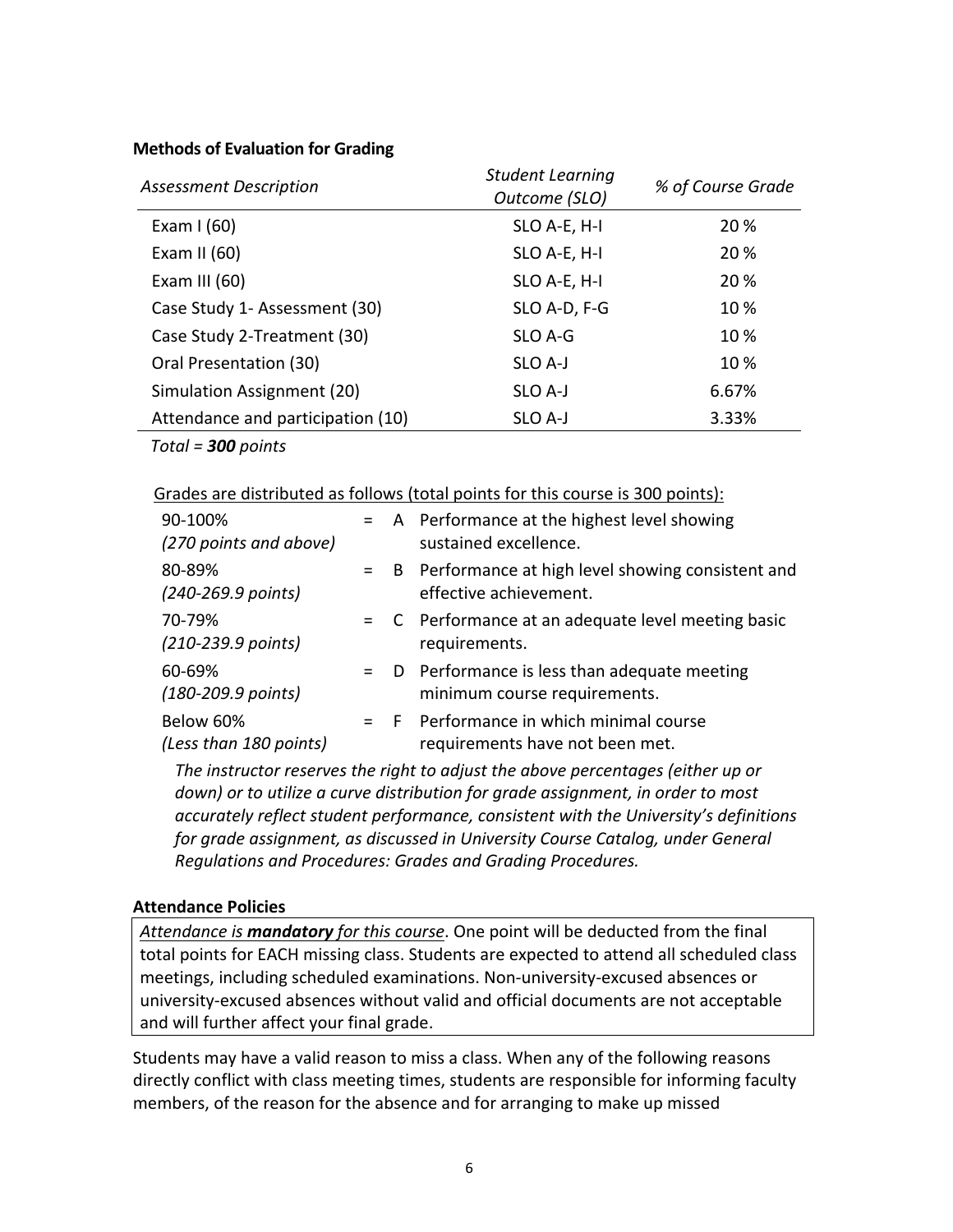assignments, tests, quizzes, and class work insofar as this is possible. Excused absences include, but are not limited to:

- A. Illness or injury to the student, or medical condition, including those related to pregnancy
- B. Death, injury, or serious illness of an immediate family member. An immediate family member is defined as a close relative, or a person residing in the immediate household of the student
- C. Religious reasons (California Education Code section 89320)
- D. Jury duty, military service, or government obligation
- E. University sanctioned or approved activities (examples include but are not limited to: artistic performances, participation in scholarly conferences and presentations, intercollegiate athletic activities, student government, required class field trips, etc.)

Faculty members are not obligated to consider other absences as excused. The earliest possible notification is preferred for all excused absences. Advance notification minimally one week in advance is required and verification may be requested for the following absences: Jury duty, military service, or other government obligation; religious reasons; university-sanctioned or approved activities.

# *Statement of Non-discrimination*

California State University, Long Beach is committed to maintaining an inclusive learning community that values diversity and fosters mutual respect. All students have the right to participate fully in university programs and activities free from discrimination, harassment, sexual violence, and retaliation. Students who believe they have been subjected to discrimination, harassment, sexual violence, or retaliation on the basis of a protected status such as age, disability, gender, gender identity/expression, sexual orientation, race, color, ethnicity, religion, national origin, veteran/veteran status or any other status protected by law, should contact the Office of Equity & Diversity at (562) 985-8256, University Student Union (USU) Suite 301, http://www.csulb.edu/depts/oed/.

# *Statement of Accessibility*

All instructors shall be familiar with best practices in making their syllabus and course documents accessible to all students and upon request provide the format need for the student. Instructors can access best practices at the following link. http://www.csulb.edu/divisions/aa/academic\_technology/itss/course\_materials/accessibil ity/

# *Accommodation*

It is the student's responsibility to notify the instructor in advance of the need for accommodation of a university verified disability (PS 11-07, Course Syllabi and Standard Course Outlines).

Students needing special consideration for class format and schedule due to religious observance or military obligations must notify the instructor in advance of those needs.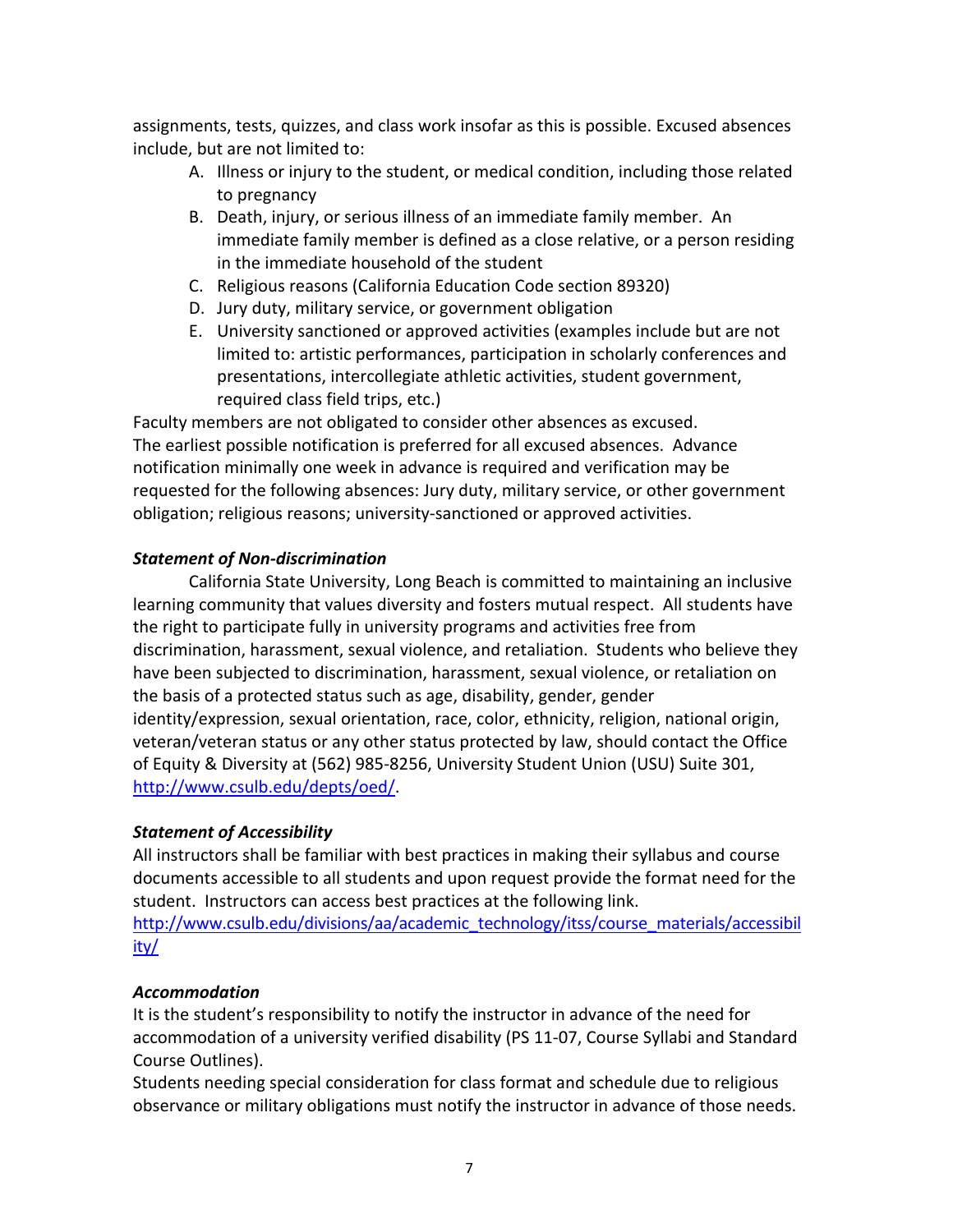Students who require additional time or other accommodation for assignments must secure verification/assistance from the CSULB Bob Murphy Access Center (BMAC) office located at Student Success Center (SSC) Room 110. The telephone number is (562)985- 5401.

Accommodation is a process in which the student, BMAC, and instructor each play an important role. Students contact BMAC so that their eligibility and need for accommodation can be determined. BMAC identifies how much time is required for each exam. The student is responsible for discussing his/her need with the instructor and for making appropriate arrangements. Students who are eligible to receive accommodation should present an Accommodation Cover Letter and a BMAC Student/Teacher Testing Agreement Form to the instructor as early in the semester as possible, but no later than a week before the first test. (It takes one week to schedule taking an exam at the BMAC office.) The instructor welcomes the opportunity to implement the accommodations determined by BMAC. Please ask the instructor if you have any questions.

### *Cheating and Plagiarism (CSULB Catalog, AY 2019-2020)*

### *Definition of Plagiarism*

Plagiarism is defined as the act of using the ideas or work of another person or persons as if they were one's own, without giving credit to the source. Such an act is not plagiarism if it is ascertained that the ideas were arrived at through independent reasoning or logic or where the thought or idea is common knowledge. Acknowledge of an original author or source must be made through appropriate references, i.e., quotation marks, footnotes, or commentary. Examples of plagiarism include, but are not limited to, the following: the submission of a work, either in part or in whole, completed by another; failure to give credit for ideas, statements, facts or conclusions which rightfully belong to another; in written work, failure to use quotation marks when quoting directly from another, whether it be a paragraph, a sentence, or even a part thereof; or close and lengthy paraphrasing of another's writing or programming. A student who is in doubt about the extent of acceptable paraphrasing should consult the instructor. Students are cautioned that, in conducting their research, they should prepare their notes by (a) either quoting material exactly (using quotation marks) at the time they take notes from a source; or (b) departing completely from the language used in the source, putting the material into their own words. In this way, when the material is used in the paper or project, the student can avoid plagiarism resulting from verbatim use of notes. Both quoted and paraphrased materials must be given proper citations. *Definition of Cheating*

Cheating is defined as the act of obtaining or attempting to obtain or aiding another to obtain academic credit for work by the use of any dishonest, deceptive or fraudulent means. Examples of cheating during an examination would include, but not be limited to the following: copying, either in part or in whole, from another test or examination; discussion of answers or ideas relating to the answers on an examination or test unless such discussion is specifically authorized by the instructor; giving or receiving copies of an exam without the permission of the instructor; using or displaying notes; "cheat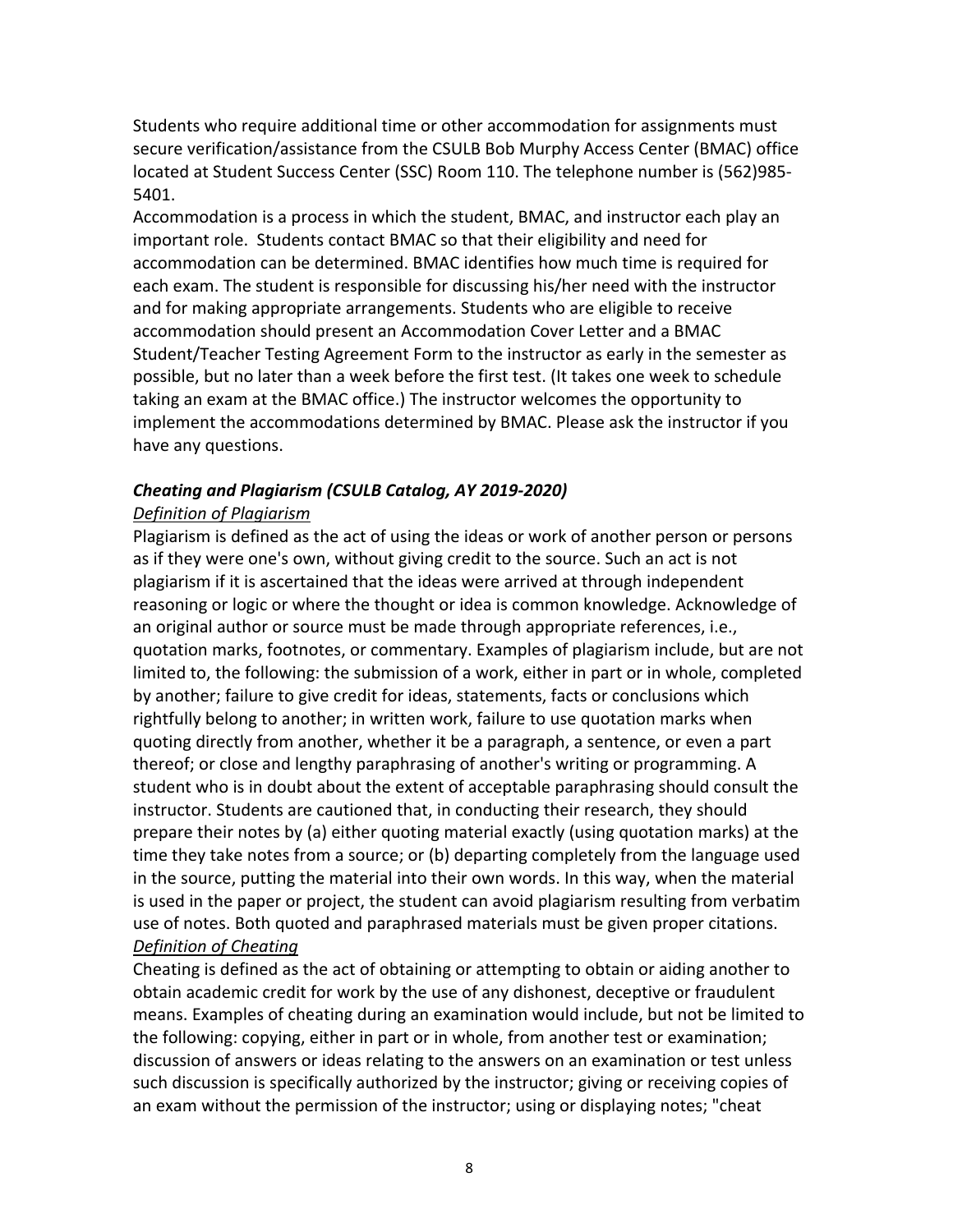sheets," or other information or devices inappropriate to the prescribed test conditions, as when the test of competence includes a test of unassisted recall of information, skill, or procedure; allowing someone other than the officially enrolled student to represent the same. Also included are plagiarism as defined and altering or interfering with the grading procedures. It is often appropriate for students to study together or to work in teams on projects. However, such students should be careful to avoid use of unauthorized assistance, and to avoid any implication of cheating, by such means as sitting apart from one another in examinations, presenting the work in a manner which clearly indicates the effort of each individual, or such other method as is appropriate to the particular course.

# *Academic Action*

"One or more of the following academic actions are available to the faculty member who finds a student has been cheating or plagiarizing. These options may be taken by the faculty member to the extent that the faulty member considers the cheating or plagiarism to manifest the student's lack of scholarship or to reflect on the student's lack of academic performance in the course. These actions may be taken without a request for or before the receipt of a Report from the Academic Integrity Committee.

- A. Review no action.
- B. An oral reprimand with emphasis on counseling toward prevention of further occurrences;
- C. A requirement that the work be repeated;
- D. Assignment of a score of zero (0) for the specific demonstration of competence, resulting in the proportional reduction of final course grade;
- E. Assignment of a failing final grade;
- F. Referral to the Office of Judicial Affairs for possible probation, suspension, or expulsion."

# *Withdrawal Policy*

Regulations governing the refund of student fees in the California State University system are prescribed by the CSU Board of Trustees; see California Code of Regulations, Title 5, Education, Section 41802.

Withdrawal during the first two weeks of instruction

Students may withdraw during this period and the course will not appear on their permanent records.

Withdrawal after the second week of instruction and prior to the final three weeks of the regular semester (20% of a non-standard session) of instruction:

Withdrawals during this period are permissible only for serious and compelling reasons. The approval signatures of the instructor and department chair are required. The request and approvals shall state the reasons for the withdrawal. Students should be aware that the definition of "serious and compelling reasons" as applied by faculty and administrators may become narrower as the semester progresses. Copies of such approvals are kept on file by Enrollment Services.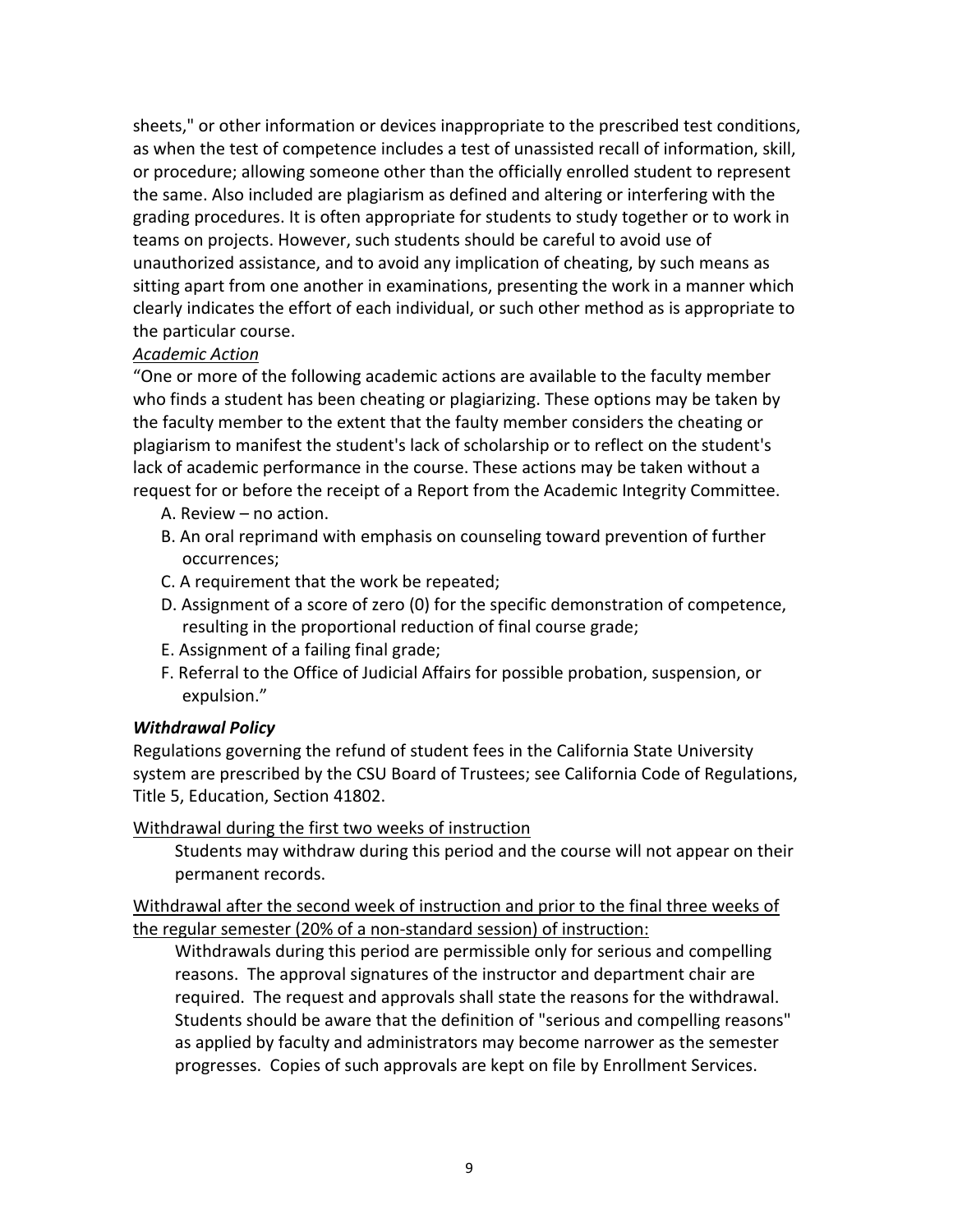# Withdrawal during the final three weeks of instruction:

Withdrawal during the final three weeks of instruction are not permitted except in cases such as accident or serious illness where the circumstances causing the withdrawal are clearly beyond the student's control and the assignment of an Incomplete is not practical. Ordinarily, withdrawal in this category will involve total withdrawal from the campus except that a Credit/No Credit grade or an Incomplete may be assigned for other courses in which sufficient work has been completed to permit an evaluation to be made. Request for permission to withdraw under these circumstances must be made in writing on forms available from Enrollment Services. The requests and approvals shall state the reasons for the withdrawal. These requests must be approved by the instructor of record, department chair (or designee), college dean (or designee), and the academic administrator appointed by the president to act in such matters. Copies of such approvals are kept on file by Enrollment Services.

### Limits on Withdrawal:

No undergraduate student may withdraw from more than a total of 18 units. This restriction extends throughout the entire undergraduate enrollment of a student at CSULB for a single graduation, including special sessions, enrollment by extension, and re-enrolling after separation from the University for any reason. The following exceptions apply:

- Withdrawals prior to the end of the second week of a semester (13%) of instruction at CSULB,
- Withdrawals in terms prior to fall 2009 at CSULB,
- Withdrawals at institutions other than CSULB, and
- Withdrawals at CSULB for exceptional circumstances such as serious illness or accident (the permanent academic record will show these as a WE to indicate the basis for withdrawal).

# Medical Withdrawal:

CSULB may allow a student to withdraw without academic penalty from classes if the following criteria are met:

- A completed Medical Withdrawal Form, including any required documentation, is submitted to Enrollment Services before the end of the semester, and
- The student presents evidence to demonstrate that a severe medical or debilitating psychological condition prevented the student from attending and/or doing the required work of the courses to the extent that it was impossible to complete the courses.

# *Campus Behavior*

# *Civility Statement*

California State University, Long Beach, takes pride in its tradition of maintaining a civil and non-violent learning, working, and social environment. Civility and mutual respect toward all members of the University community are intrinsic to the establishment of